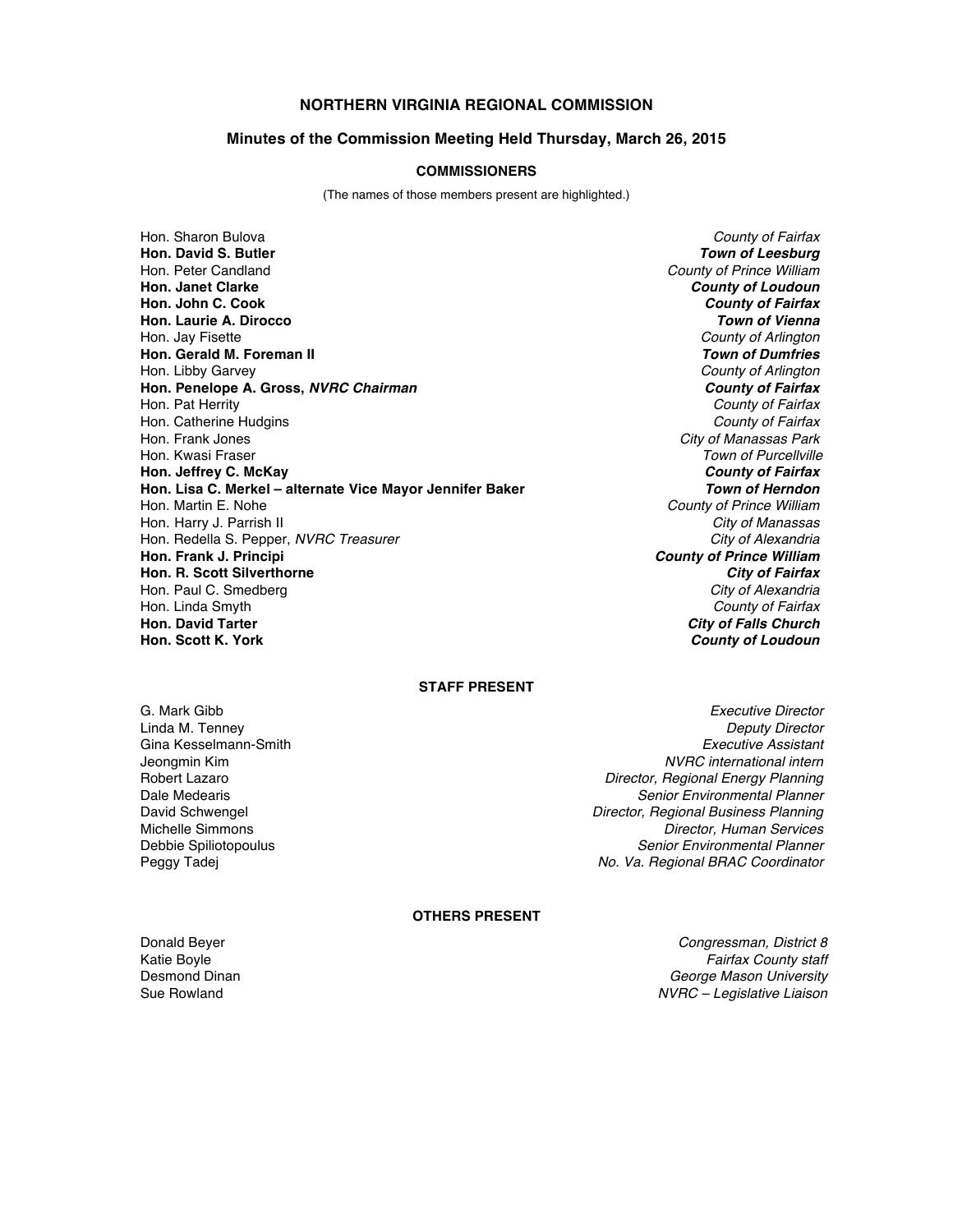Summary Minutes of the Commission March 26, 2015 Page 2

ALLEGIANCE

CALL TO ORDER Chairman Gross called the meeting to order at 7:30 p.m.

PLEDGE OF The Pledge of Allegiance was recited by all present.

ROLL CALL The roll was called and all members present or absent were noted for the record.

- MINUTES Commissioner York moved approval of the Commission meeting minutes of February 26, 2015. The motion was seconded by Commissioner Butler and carried unanimously.
- PRESENTATION Chairman Gross introduced and welcomed Congressman Beyer, who said that he came to the Commission meeting more to learn than to give the Commission a lecture on his first 10 weeks in Congress.

Congressman Beyer then said that the opportunity to do public service is fulfilling and then spoke about what is happening in Congress and that Democrats and Republicans are actually friendly with each other and a process is in play that works. He also told the Commissioners about that day's success in Congress: How physicians are reimbursed for Medicare; and that the House produced a budget on March 25 (for the first time in years). He described the time in Congress as "fun and meaningful" and that it is great to see Congress do big things.

Congressman Beyer is on three committees: Science, Space and Technology Committee, Natural Resources Committee and Joint Economic Committee. He further described his 3 priorities to the Commissioners: 1. The economic transformation of Northern Virginia and the Country. (One of the great assets here is the Northern Virginia Technology Council); 2. Climate change, as he believes that the best leaders think long-term; 3. The economic power of women, noting that many companies with women on top are more profitable.

Congressman Beyer also shared with the Commission that he was thrilled to see all the international perspectives of NVRC. He also emphasized that Northern Virginia can learn from Switzerland, which has a minimum wage of \$53.000 and zero poverty. The 3 most heavily weaponized countries are the US, Yemen and Switzerland and yet Bern (1.5 M people) has only 5 murders a year and most of them are domestic. Switzerland also has a very low carbon footprint. (e.g. no school buses).

*Questions and answers* Chairman Gross asked if the FBI is coming to Northern Virginia. Congressman Beyer responded that it is being worked on.

> Chairman Gross then spoke about the workforce development in Northern Virginia and asked Congressman Beyer to elaborate on what he is seeing on the national level regarding this subject and how this might apply to Northern Virginia. Congressman Beyer answered by comparing the US to Switzerland, which has a completely different education system. It begins at age 13/14, when two thirds of the kids based on their academic performance today are channeled into vocational education. He pointed out that more jobs are being advertised now than ever, but the dilemma in the US is that there are no people with the right skill set. There is a great recognition at the national level that we have to continue to rethink our education system. To simplify the Swiss system: They train their kids for the jobs that exist in the economy. And the US for a lot of reasons has a culture where we think that our kids have to get a college education.

> Chairman Gross also brought up the climate matter and spoke about the solar development in Virginia. Congressman Beyer commented that the Department of Energy announced that by 2050 30 % of American energy needs will be met by wind.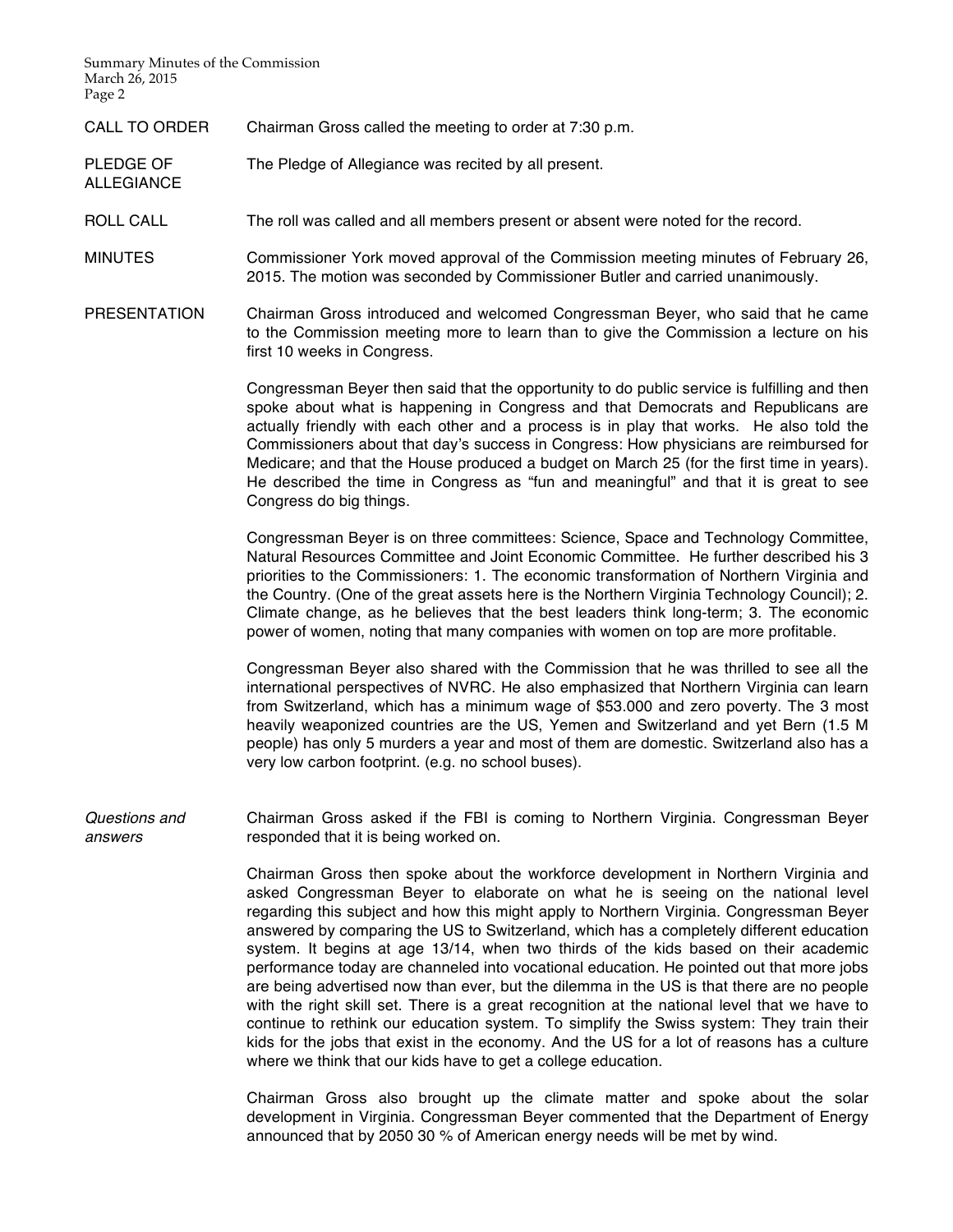Robert Lazaro (NVRC staff) was recognized and asked a budget question. As the federal tax credit for Solar is expiring and that is the only incentive for Virginians, are there any prospects for an extension? Congressman Beyer answered that he doesn't know what is going to happen in the Conference committee and that he does know that the Senate Republican budget will look different from the House Republican budget. The outcome is unknown.

Mr. Gibb then mentioned that the Northern Virginia Regional Commission is having an international component, e.g. the relations with Germany, where they took examples like green roofs and implemented this in Northern Virginia and that it is great to exchange best practices around the world.

Congressman Beyer also shared with the Commissioners what he most liked about Switzerland, that is the idea of shared power. Since 1291 no one has been allowed to have a title. It is a 7 person federal Council, without a head of state and everything is being done by consensus. The idea is that each gives up a little power in order to find something that meets everybody's needs. And this is what he sees at NVRC, a lot of great Republicans and Democrats working together for the benefit of the region.

- CONSENT AGENDA Commissioner York moved approval of the Consent Agenda, consisting of the items outlined below. The motion was seconded by Commissioner DiRocco and carried unanimously.
	- *Resolution No. P15-27:* Authorization to submit a TA Grant Proposal to VA Coastal Zone Management Program
	- *Resolution No. P15-28:* Support of the East Coast Greenways in designating and identifying safe routes in Northern Virginia

Printed copies of the report were distributed and Mr. Gibb went through the slides:

DIRECTOR'S REPORT

EXECUTIVE

- Meetings:
	- Interviews for potential candidate for the position of President of the Northern Virginia Community College
	- Conference Call with Senator Warner and all of the 21 Virginia Planning District **Commissions**
- Community, Military & Federal Facility Partnership
- JBAB Commuter Ferry Service
- Hosted Workshop Evaluating Proprietary BMPs: Is it Time for a State, Regional or National Program?
- Focus 2015: A Forum of Communities for Urban Sustainability
- Solarize NoVA 2.0 Kicks Off in April
- Solar in National Capital Region 2013
- Solar Map for NoVA
- Four Mile Run Update
- Northern Virginia Sustainability Network
- Clean Water Partner's Program
- Native Plant Guidebook
- Affordable Care Act (ACA) update
- 2015 Quick Guide now available
- 2014 Map of Bicycle and Pedestrian Crashes in Northern Virginia

Mr. Gibb also introduced Jeongmin Kim, the new South Korean intern at NVRC.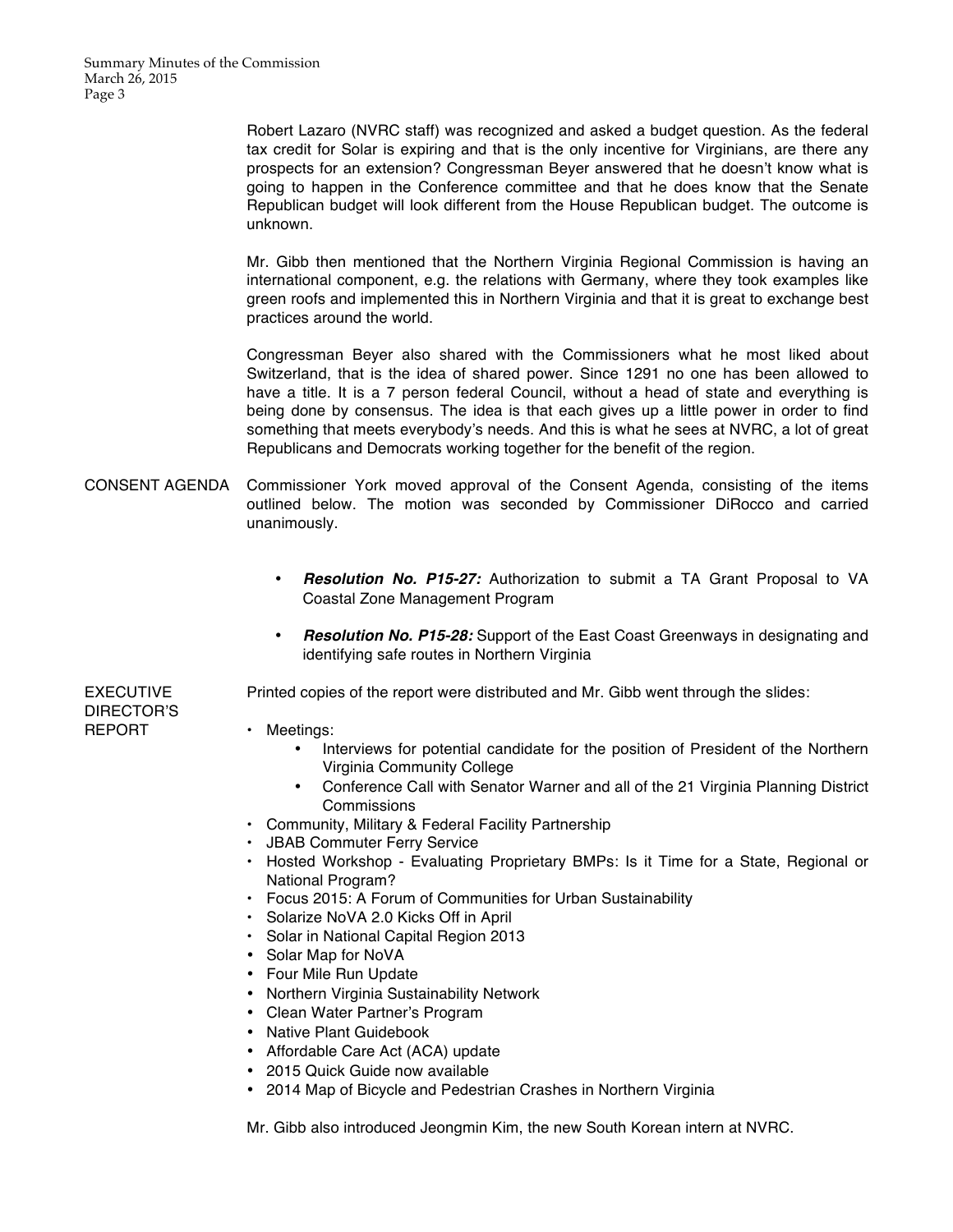Summary Minutes of the Commission March 26, 2015 Page 4 CHAIRMAN'S REPORT Chairman Gross announced that the National Association of Regional Councils/National Conference of Regions will take place in Raleigh, NC in June 2015. Further information is available online. (www.narc.org) Chairman Gross also updated the Commissioners on the personnel matter that was discussed in last meeting's closed session. An outside attorney that was hired by the Commission (personnel matter) will be interviewing NVRC staff and give the Commission a final report within 60 to 90 days. LEGISLATIVE REPORT Commissioner Cook, Legislative Committee Chairman, presented the summary of bills that made it through the legislative session. He also brought to the Commission's attention that the Governor signed the budget without any amendments. The Commission will receive an update by Sue Rowland on two bills that haven't been signed yet, and also spoke to the Commissioners about the status of Planning District Commissions' funding. **WORKFORCE COMMITTEE** REPORT Chairman Gross explained to the Commission that it is a challenge to get everyone together and that the Workforce Committee is still in conversations with the Chambers of Commerce. She also mentioned that there is a lot of discussion and that a location is available but not a date yet. COMMUNITY & **MILITARY** PARTNERSHIP **COMMITTEE** REPORT Commissioner McKay referred to the information mentioned earlier in the Executive Director's report. NVTA REPORT Due to Commissioner Nohe being absent Commissioner York reported on Commissioner Nohe's behalf and spoke about the public hearing that took place March 25, 2015 and that there are a lot of worthy projects. Commissioner York pointed out that there is a big misunderstanding about project lists. The projects are being scored and some projects that score very high are not funded in the next round. Part of the problem is that they are not included in the 2040 plan. By law the projects have to be in the 2040 plan in order to receive funding. It is not possible to just add projects in the current plan right away. The plan would have to be amended to put those projects in and the process takes about a year. So Commissioner York asked to have patience with them and that he understands that there are many worthy projects. Commissioner McKay brought up that several legislators don't understand HB 599, its relationship to NVTA, and the different criteria for scoring projects. Commissioner York said that this is a commonly misunderstood matter. Just because a project scores high on HB 599 criteria, doesn't mean it will score high overall. OTHER BUSINESS Commissioner York talked about NVTA, which will have to spend about \$ 2 million to do the update to the 2040 plan. There is some discussion that NVTA can take those \$ 2 million out of the 70% funds, which is the regional money. And the reason for that is that by law we have to have the 2040 plan to impact the regional transportation partnerships. But NVTA is being told that this money will have to come out of the 30 % funds (local money). So Commissioner York brought up the question of "Why are we not our own MPO (Metropolitan Planning Organization) here in Northern Virginia"? He added that several million dollars for Virginia projects are perhaps being left on the table.

> Chairman Gross added, that the Commission also needs to look at what the implications of NVRC becoming its own MPO are relative to the work that is being done regionally with the Transportation Planning Board at COG.